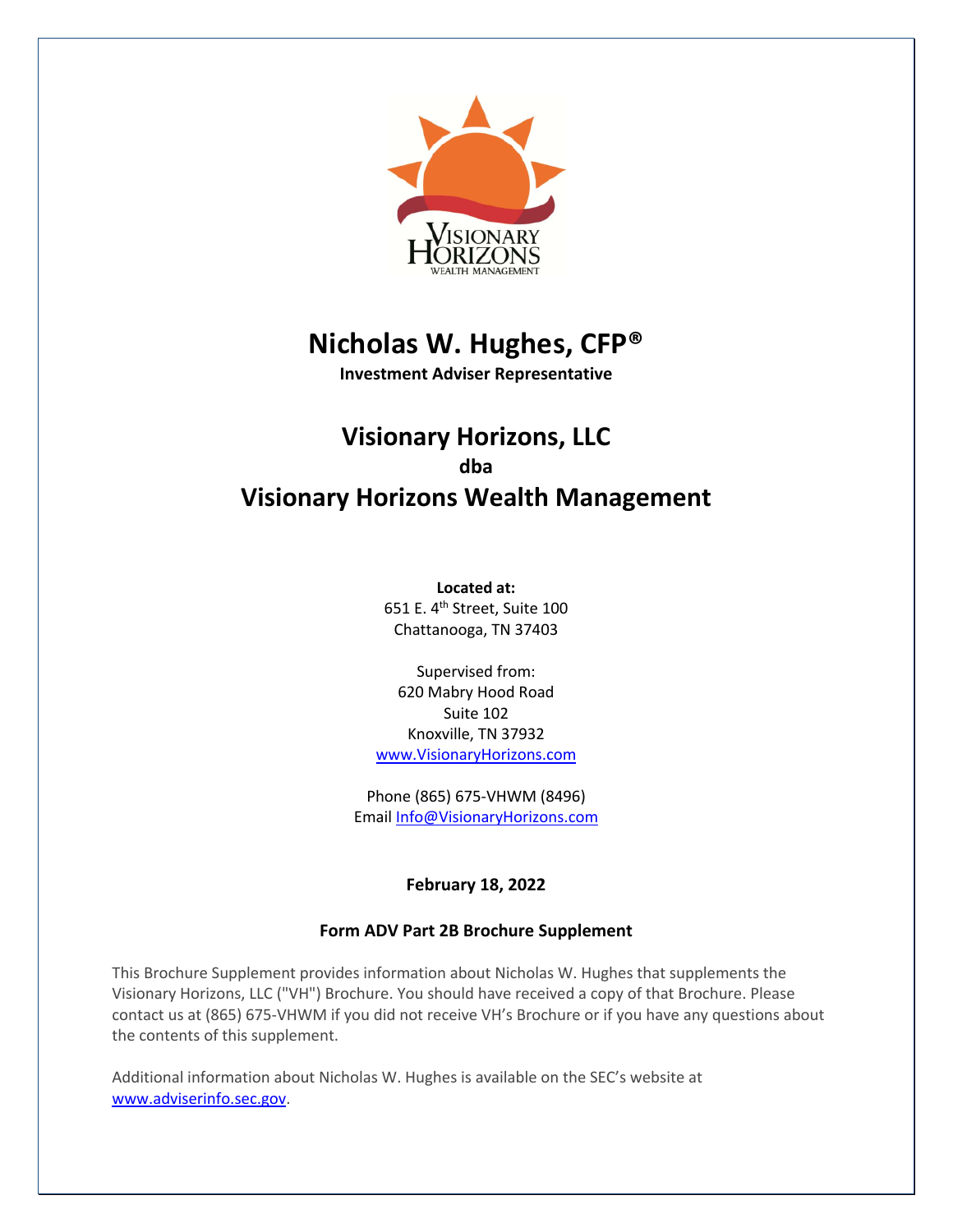Visionary Horizons, LLC Form ADV Part 2B Page 2

#### **Educational Background and Business Experience - Item 2**

**Nicholas W. Hughes, CFP®** Born: 1981

#### **Education Background**

• University of Tennessee at Chattanooga, B. S. in Finance, 2004

#### **Employment History**

- Registered Representative, Purshe Kaplan Sterling Investments, 02/2019 to Present
- Investment Adviser Representative, Visionary Horizons, LLC, 01/2019 to Present
- Registered Representative, Franklin Wealth Management, LLC, 05/2010 to 01/2019
- Registered Representative, LPL Financial LLC, 05/2010 to 01/2019
- Investment Adviser Representative, Innovative Advisory Partners, LLC, 12/2014 to 01/2019

#### **Professional Designations**

**Certified Financial Planner™ (CFP®):** The Certified Financial Planner™, CFP® and federally registered CFP (with flame design) marks (collectively, the "CFP® marks") are professional certification marks granted in the United States by Certified Financial Planner Board of Standards, Inc. ("CFP Board").

The CFP® certification is a voluntary certification; no federal or state law or regulation requires financial planners to hold CFP® certification. It is recognized in the United States and a number of other countries for its (1) high standard of professional education; (2) stringent code of conduct and standards of practice; and (3) ethical requirements that govern professional engagements with clients. Currently, more than 68,000 individuals have obtained CFP® certification in the United States.

To attain the right to use the CFP® marks, an individual must satisfactorily fulfill the following requirements:

- Education Complete an advanced college-level course of study addressing the financial planning subject areas that CFP Board's studies have determined as necessary for the competent and professional delivery of financial planning services, and attain a Bachelor's Degree from a regionally accredited United States college or university (or its equivalent from a foreign university). CFP Board's financial planning subject areas include insurance planning and risk management, employee benefits planning, investment planning, income tax planning, retirement planning, and estate planning. A Bachelor's degree was not required until 2007. Anyone with a CFP® designation prior to then, does not have to complete the education requirement;
- Examination Pass the comprehensive CFP® Certification Examination. The exam consists of two 3-hour sessions separated by a scheduled 40-minute break, and includes case studies and client scenarios designed to test one's ability to correctly diagnose financial planning issues and apply one's knowledge of financial planning to real world circumstances;
- Experience Complete at least three years of full-time financial planning-related experience (or the equivalent, measured as 2,000 hours per year); and
- Ethics Agree to be bound by CFP Board's Standards of Professional Conduct, a set of documents outlining the ethical and practice standards for CFP® professionals.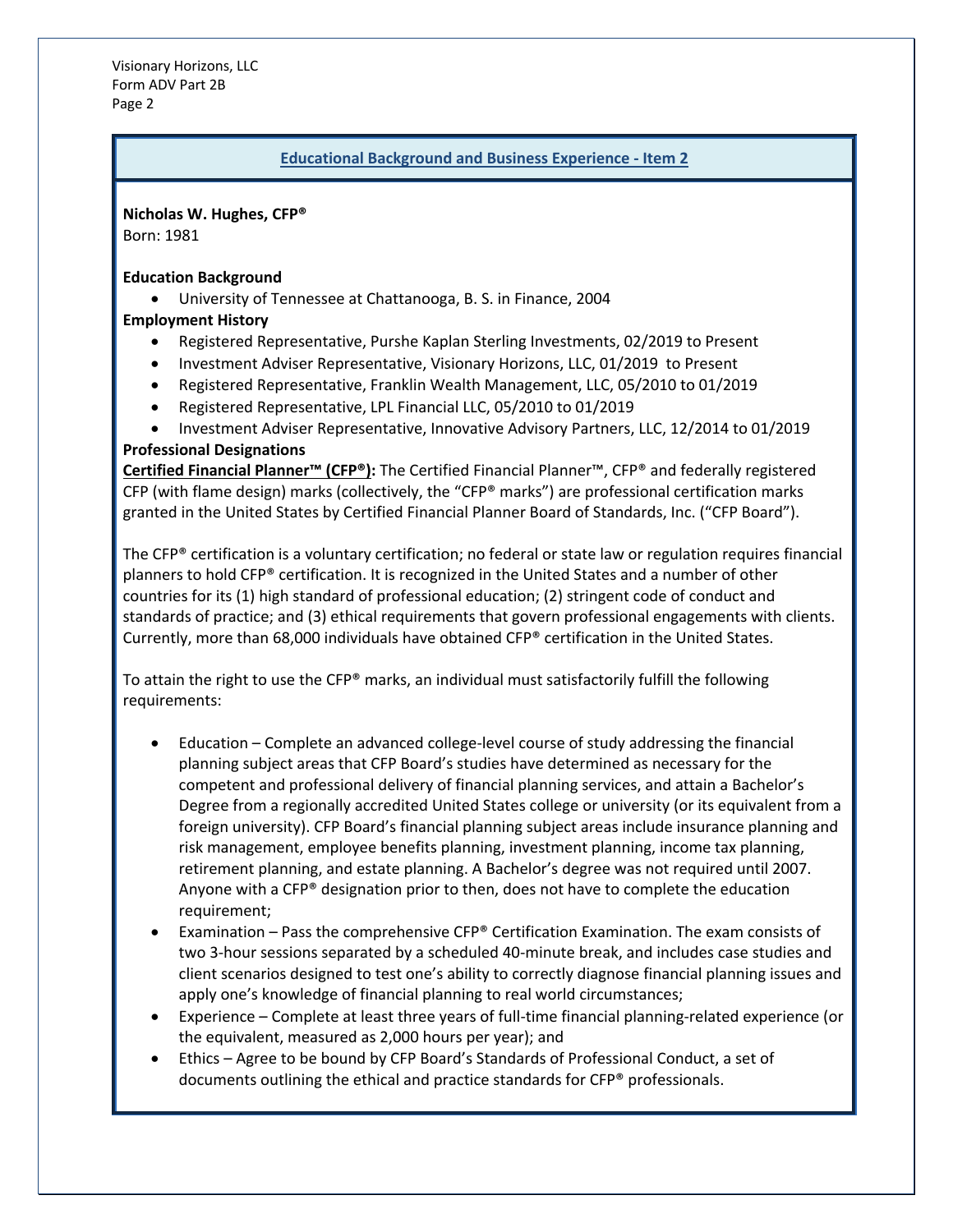Individuals who become certified must complete the following ongoing education and ethics requirements in order to maintain the right to continue to use the CFP® marks:

- Continuing Education Complete 30 hours of continuing education hours every two years, including two hours on the Code of Ethics and other parts of the Standards of Professional Conduct, to maintain competence and keep up with developments in the financial planning field; and
- Ethics Renew an agreement to be bound by the Standards of Professional Conduct. The Standards prominently require that CFP® professionals provide financial planning services at a fiduciary standard of care. This means CFP® professionals must provide financial planning services in the best interests of their clients.

 $CFP<sup>®</sup>$  professionals who fail to comply with the above standards and requirements may be subject to CFP Board's enforcement process, which could result in suspension or permanent revocation of their CFP® certification.

## **Disciplinary Information - Item 3**

Mr. Hughes has not been involved in any reportable disciplinary events.

## **Other Business Activities - Item 4**

Mr. Hughes is also a licensed insurance agent and earns commissions for the sale of insurance products. The receipt of dual compensation creates a disclosable conflict of interest. The firm expects that clients to whom it offers advisory services may also be clients for whom Mr. Hughes acts as an insurance agent. Clients are instructed that the fees paid to the firm for advisory services are separate and distinct from the commissions earned for placing the client in insurance products. Clients to whom the firm offers advisory services are informed that they are under no obligation to use the firm's Associated Persons for insurance services and may use the insurance brokerage firm and agent of their choice.

Mr. Hughes is separately licensed as registered representative with Purshe Kaplan Sterling Investments ("PKS"), a securities broker/dealer registered with the Securities and Exchange Commission and the Financial Industry Regulatory Authority ("FINRA"). As a dually licensed representative, Mr. Hughes will receive commissions for the purchase and sale of securities, variable life insurance and annuity products. This commission revenue is separate and in addition to revenue received from advisory fees. This arrangement represents a conflict of interest due the potential receipt of dual forms of compensation. VH has policies and procedures in place to monitor all client transactions and all client transaction costs will be disclosed to the client.

It is anticipated that Mr. Hughes spends approximately 15% of his professional time on his outside activities.